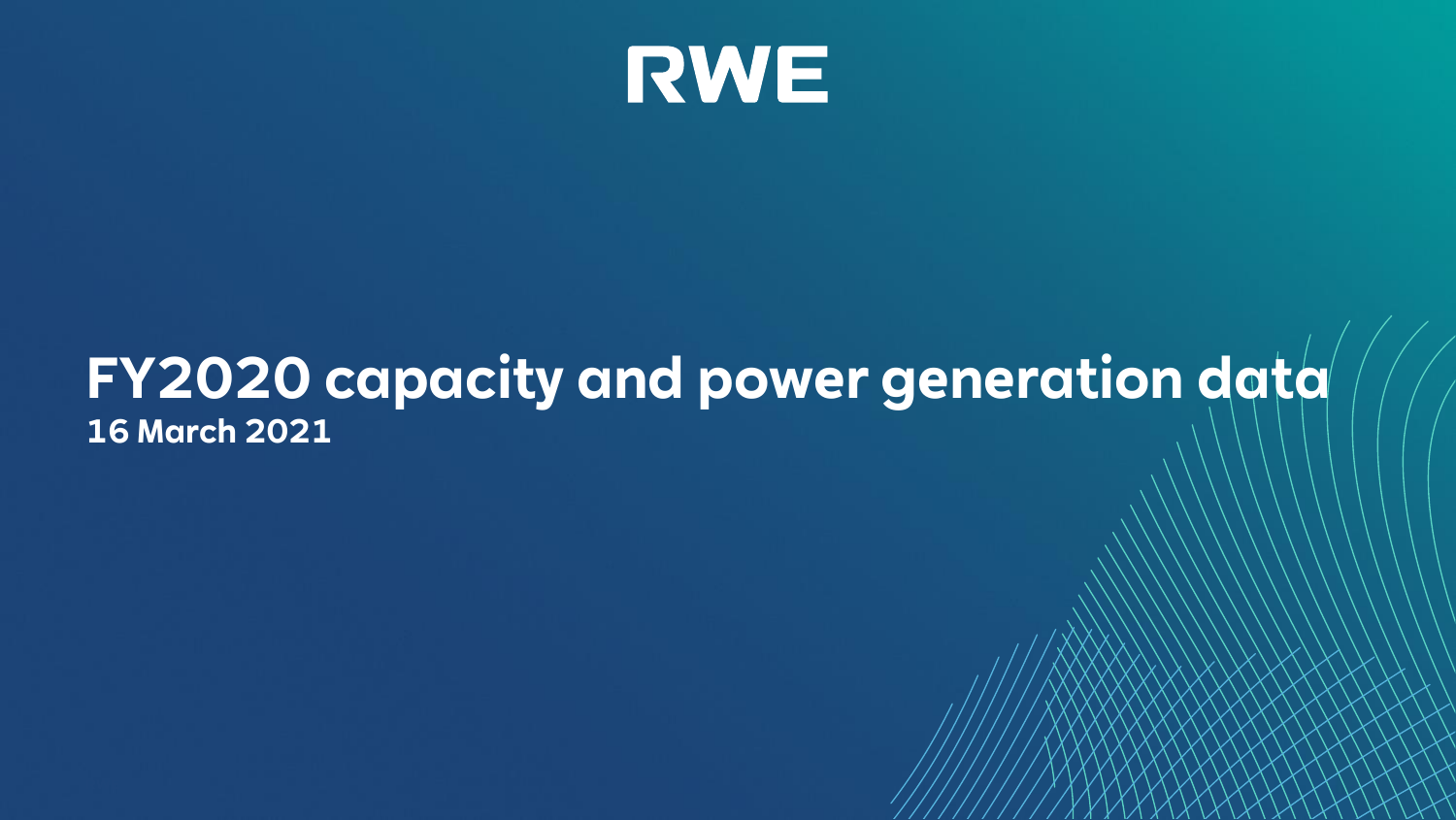# **Capacity Data**

**RWE** 16 Mar 2021 FY 2020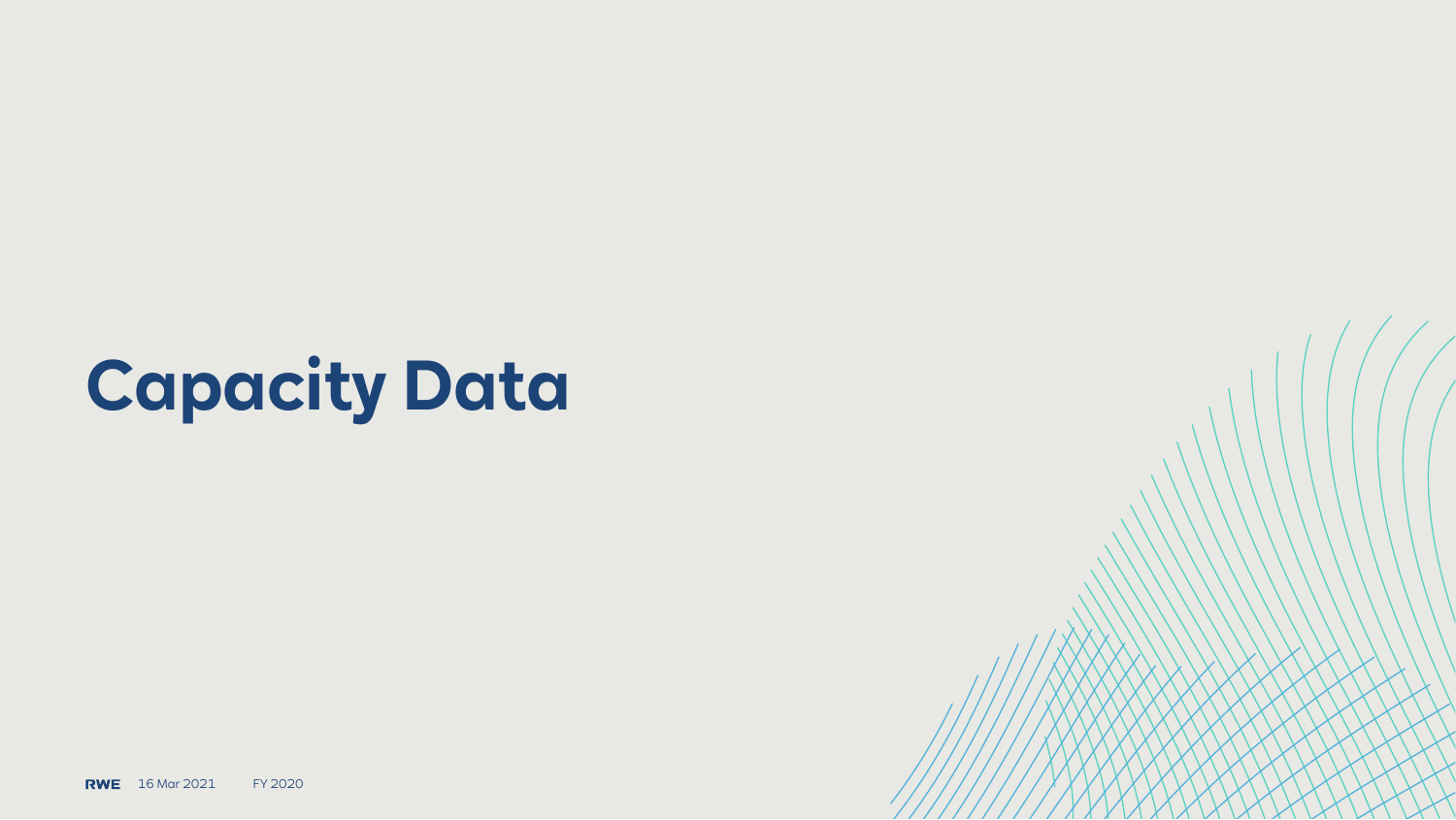## **RWE's power generation capacity Pro rata**

#### **Installed capacity<sup>1</sup>, Pro rata view – as of 31 Dec**

|                              | <b>Renewables</b> |       | <b>Pumped</b><br>storage/<br><b>Batteries</b> |        |       | Gas                             | Lignite |       | <b>Hard coal</b> |       | <b>Nuclear</b> |      |                                 | Total <sup>2</sup> |
|------------------------------|-------------------|-------|-----------------------------------------------|--------|-------|---------------------------------|---------|-------|------------------|-------|----------------|------|---------------------------------|--------------------|
| <b>MW</b>                    | 2020              | 2019  | 2020                                          | 2019   | 2020  | 2019                            | 2020    | 2019  | 2020             | 2019  | 2020           | 2019 | 2020                            | 2019               |
| Offshore Wind                | 2.355             | 2.463 |                                               |        |       |                                 |         |       |                  |       |                | ٠    | 2.355                           | 2.463              |
| Onshore Wind/Solar           | 7.065             | 6.265 | 30                                            | 30     |       |                                 |         |       |                  |       |                |      | $-7.095$                        | 6,295              |
| Hydro/Biomass/Gas            | 1.342             | 1.185 | 2,336                                         |        |       | 2,336 13,665 13,317             |         |       | $-1.474$         | 1.636 |                |      | $-19,109$ 18,817                |                    |
| Of which                     |                   |       |                                               |        |       |                                 |         |       |                  |       |                |      |                                 |                    |
| Germany <sup>3</sup>         | 408               | 416   | 2.336                                         | 2.336  | 3.807 | 3.767                           |         |       |                  |       |                | ٠    | 6.590                           | 6,558              |
| <b>United Kingdom</b>        | 137               | 137   |                                               | $\sim$ | 6.984 | 6.676                           |         |       |                  |       |                |      | $-7.374$                        | 7,118              |
| Netherlands/Belgium          | 748               | 560   |                                               |        | 2,323 | 2.323                           |         |       | $-1.474$         | 1.636 |                |      | $-4.545$                        | 4,519              |
| Turkey                       |                   |       |                                               |        | 551   | 551                             |         |       |                  |       |                |      | 551                             | 551                |
| Coal/Nuclear <sup>3</sup>    | 7                 |       |                                               |        | 400   | 400                             | 8.548   | 8.807 | 783              | 2.341 | 2.770          |      | 2,770 12,535 14,352             |                    |
| <b>RWE Group<sup>4</sup></b> | 10.770            |       | $9.920 \quad 2.368$                           |        |       | 2,368 14,065 13,717 8,548 8,807 |         |       | 2.257            |       |                |      | 3,977 2,770 2,770 41,097 41,929 |                    |

<sup>1</sup> Plants that must be shut down are excluded from the capacity overview once they stop generating electricity. This applies to our five lignite units in security standby (1,448 MW) which have therefore not been considered in the figure for 2020 and 2019. The Ibbenbüren (794 MW) and Westfalen E (764 MW) hard coal-fired power stations will not be considered any longer from end of 2020 onwards. | <sup>2</sup> Including minor 'other' generation technologies (e.g. oil-fired power plants). | <sup>3</sup> Including generation capacity not owned by RWE that we can deploy at our discretion on the basis of longterm use agreements. As of 31 Dec 2020, these assets accounted for a net installed capacity of 2,211 MW (31 Dec 2019: 2,203 MW) in the Hydro/Biomass/Gas segment and 783 MW (31 Dec 2019: 783 MW) in the Coal/Nuclear segment. | <sup>4</sup> Including minor battery capacity in the Supply & Trading Division.

Note: Renewables capacity incl. batteries amounts to 10,800 MW as of 31 Dec 2020

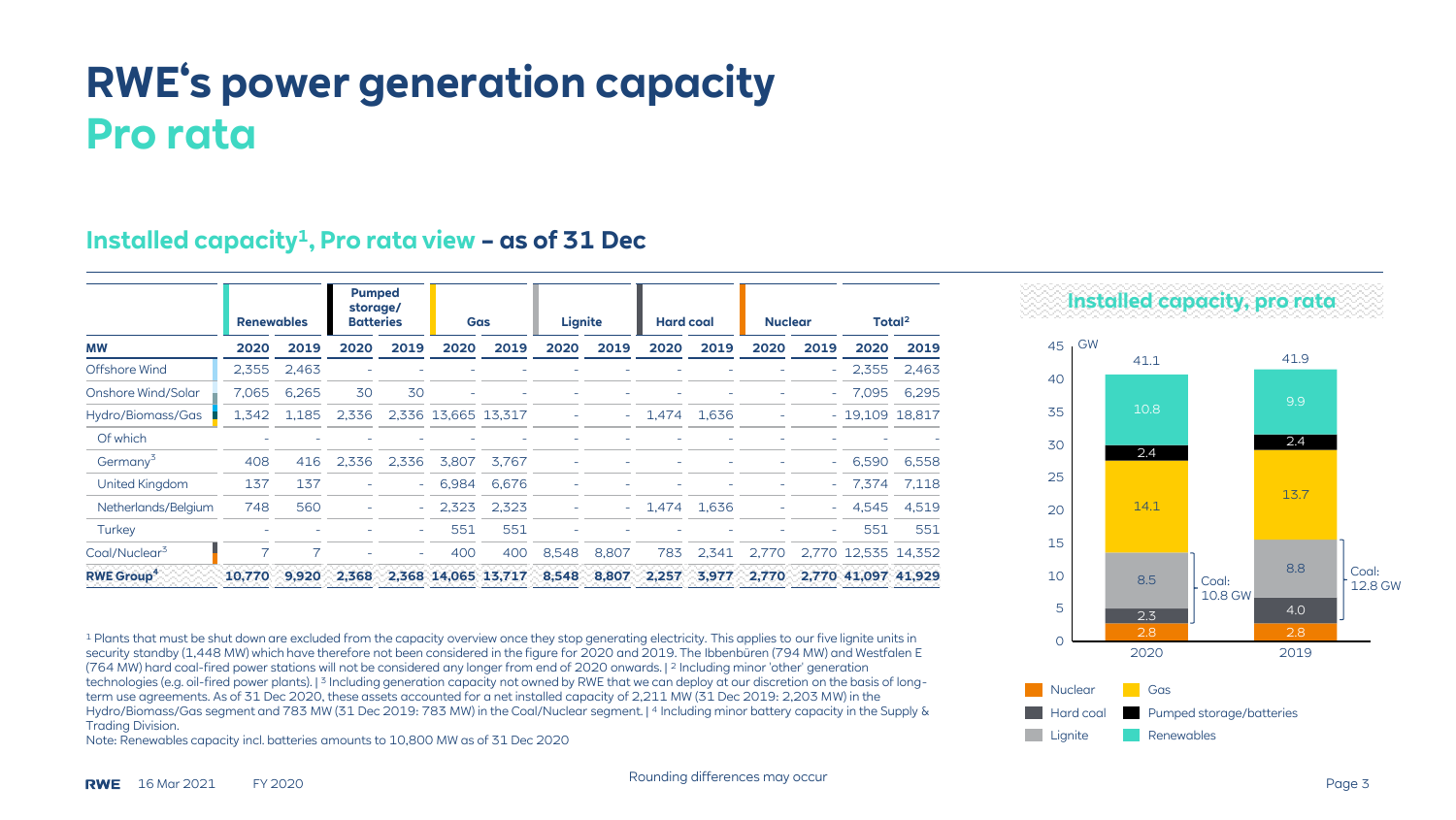## **RWE's power generation capacity Accounting view**

#### **Installed capacity<sup>1</sup>, Accounting view – as of 31 Dec**

|                              | <b>Renewables</b> |       | <b>Pumped</b><br>storage/<br><b>Batteries</b> |       |          | Gas                             | Lignite |       | <b>Hard coal</b> |       | <b>Nuclear</b> |      |                                 | Total <sup>2</sup> |
|------------------------------|-------------------|-------|-----------------------------------------------|-------|----------|---------------------------------|---------|-------|------------------|-------|----------------|------|---------------------------------|--------------------|
| <b>MW</b>                    | 2020              | 2019  | 2020                                          | 2019  | 2020     | 2019                            | 2020    | 2019  | 2020             | 2019  | 2020           | 2019 | 2020                            | 2019               |
| Offshore Wind                | 1.918             | 1.918 |                                               |       |          |                                 |         |       |                  |       |                | ٠    | 1.918                           | 1,918              |
| Onshore Wind/Solar           | 6.858             | 6.044 | 20                                            | 20    |          |                                 |         |       |                  |       |                |      | 6.877                           | 6,063              |
| Hydro/Biomass/Gas            | 1.366             | 1.211 | 2.336                                         |       |          | 2,336 13,901 13,553             |         |       | $-1.474$         | 1.636 |                |      | $-19.369$ 19.080                |                    |
| Of which                     |                   |       |                                               |       |          |                                 |         |       |                  |       |                |      |                                 |                    |
| Germany <sup>3</sup>         | 432               | 441   | 2.336                                         | 2.336 | 3.807    | 3.767                           |         |       |                  |       |                | ٠    | 6,614                           | 6,583              |
| <b>United Kingdom</b>        | 137               | 137   |                                               |       | $-6.984$ | 6.676                           |         |       |                  |       |                |      | $-7.374$                        | 7,118              |
| Netherlands/Belgium          | 748               | 560   |                                               |       | 2,323    | 2.323                           |         |       | $-1.474$         | 1.636 |                |      | $-4.545$                        | 4,519              |
| Turkey                       |                   |       |                                               |       | 787      | 787                             |         |       |                  |       |                |      | 787                             | 787                |
| Coal/Nuclear <sup>3</sup>    | 7                 |       |                                               |       | 400      | 400                             | 8.548   | 8.807 | 783              | 2.341 | 2.770          |      | 2,770 12,535 14,352             |                    |
| <b>RWE Group<sup>4</sup></b> | 10.148            |       | 9.180 2.358                                   |       |          | 2,358 14,301 13,953 8,548 8,807 |         |       | 2.257            |       |                |      | 3,977 2,770 2,770 40,702 41,415 |                    |

<sup>1</sup> Plants that must be shut down are excluded from the capacity overview once they stop generating electricity. This applies to our five lignite units in security standby (1,448 MW) which have therefore not been considered in the figure for 2020 and 2019. The Ibbenbüren (794 MW) and Westfalen E (764 MW) hard coal-fired power stations will not be considered any longer from end of 2020 onwards. | <sup>2</sup> Including minor 'other' generation technologies (e.g. oil-fired power plants). | <sup>3</sup> Including generation capacity not owned by RWE that we can deploy at our discretion on the basis of longterm use agreements. As of 31 Dec 2020, these assets accounted for a net installed capacity of 2,211 MW (31 Dec 2019: 2,203 MW) in the Hydro/Biomass/Gas segment and 783 MW (31 Dec 2019: 783 MW) in the Coal/Nuclear segment. | <sup>4</sup> Including minor battery capacity in the Supply & Trading Division.

Note: Renewables capacity incl. batteries amounts to 10,168 MW as of 31 Dec 2020



**Installed capacity, accounting view**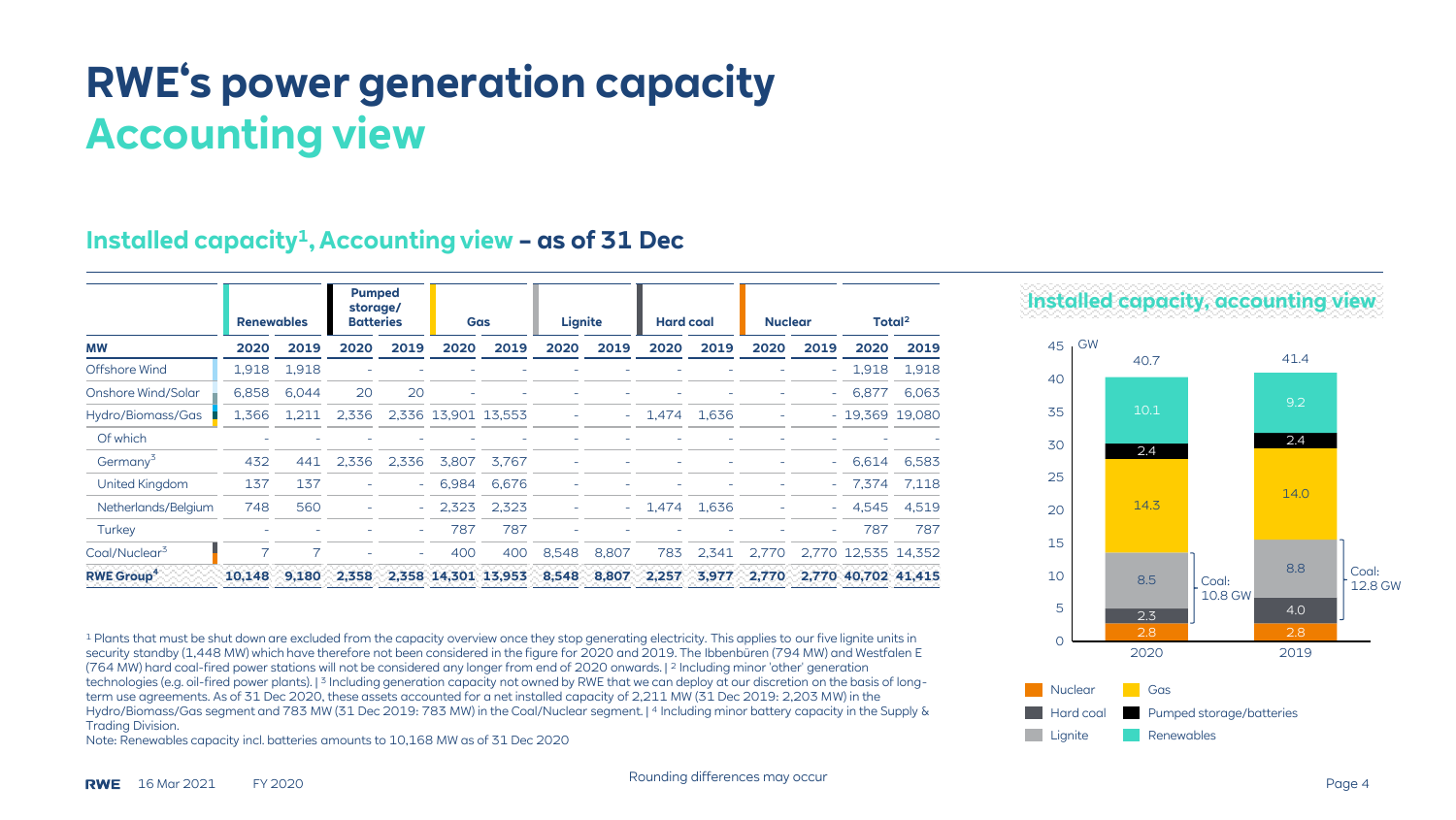### **RWE's renewables installed capacity**

| Pro           |                             |                      | <b>Offshore Wind</b> |                     | <b>Onshore Wind</b> | Solar |               | Hydro                    |      | <b>Biomass</b> |      | Total      |       |
|---------------|-----------------------------|----------------------|----------------------|---------------------|---------------------|-------|---------------|--------------------------|------|----------------|------|------------|-------|
| rata.         | <b>MW</b>                   | 2020                 | 2019                 | 2020                | 2019                | 2020  | 2019          | 2020                     | 2019 | 2020           | 2019 | 2020       | 2019  |
| as of         | Germany                     | 851                  | 851                  | 582                 | 582                 | 3     | $\mathcal{D}$ | 408                      | 410  |                | 6    | 1.843      | 1,851 |
| 31 Dec        | United Kingdom              | 1,328                | 1,436                | 646                 | 657                 |       |               | 82                       | 82   | 55             | 55   | 2,112      | 2,230 |
|               | <b>Netherlands</b>          |                      |                      | 268                 | 295                 |       |               | 11                       | 11   | 737            | 549  | 1,016      | 855   |
|               | Poland                      |                      |                      | 369                 | 369                 | 1     | $\mathbf{1}$  |                          |      |                |      | 370        | 370   |
|               | Spain                       |                      |                      | 443                 | 443                 | 52    | 7             | 10                       | 10   |                |      | 504        | 459   |
|               | Italy                       |                      |                      | 442                 | 442                 |       |               |                          |      |                |      | 442        | 442   |
|               | Sweden                      | 48                   | 48                   | 108                 | 108                 |       |               |                          |      |                |      | 156        | 156   |
|               | Australia                   | ä,                   |                      |                     |                     |       |               |                          |      |                |      |            |       |
|               | <b>USA</b>                  |                      | i,                   | 3,947               | 3,227               | 127   | 127           |                          |      |                | ä,   | 4,074      | 3,354 |
|               | Other countries             | 128                  | 128                  | 13                  | 13                  | 47    |               | 65                       | 61   |                |      | 253        | 203   |
|               | <b>Renewables RWE Group</b> | 2.355                | 2.463                | 6.816               | 6.135               | 229   | 137           | 577                      | 575  | 792            |      | 610 10,770 | 9.920 |
| Account-      |                             | <b>Offshore Wind</b> |                      | <b>Onshore Wind</b> |                     | Solar |               | Hydro                    |      | <b>Biomass</b> |      | Total      |       |
| ing view.     | МW                          | 2020                 | 2019                 | 2020                | 2019                | 2020  | 2019          | 2020                     | 2019 | 2020           | 2019 | 2020       | 2019  |
| as of         | Germany                     | 598                  | 598                  | 666                 | 666                 | 3     | $\mathcal{D}$ | 432                      | 435  |                | 6    | 1.698      | 1.706 |
| <b>31 Dec</b> | United Kingdom              | 1.272                | 1.272                | 707                 | 706                 |       |               | 82                       | 82   | 55             | 55   | 2.117      | 2,115 |
|               | <b>Netherlands</b>          |                      |                      | 268                 | 295                 | ä,    |               | 11                       | 11   | 737            | 549  | 1,016      | 855   |
|               | Poland                      |                      |                      | 385                 | 385                 | 1     | $\mathbf{1}$  | $\overline{\phantom{a}}$ |      |                |      | 386        | 386   |
|               | Spain                       |                      |                      | 447                 | 447                 | 45    |               | 12                       | 12   |                |      | 504        | 459   |
|               | Italy                       |                      |                      | 475                 | 475                 |       |               |                          |      |                |      | 475        | 475   |
|               | Sweden                      | 48                   | 48                   | 116                 | 116                 |       |               |                          |      |                |      | 164        | 164   |
|               | Australia                   |                      |                      |                     |                     |       |               |                          |      |                |      |            |       |
|               | <b>USA</b>                  |                      | ä,                   | 3,543               | 2,824               | 125   | 125           |                          |      |                |      | 3,668      | 2,949 |
|               | Other countries             |                      |                      | 10                  | 10                  | 47    |               | 65                       | 61   |                |      | 122        | 71    |
|               | <b>Renewables RWE Group</b> | 1.918                | 1.918                | 6.616               | 5.923               | 220   | 128           | 602                      | 601  | 792            |      | 610 10.148 | 9,180 |





**Installed capacity, accounting view**

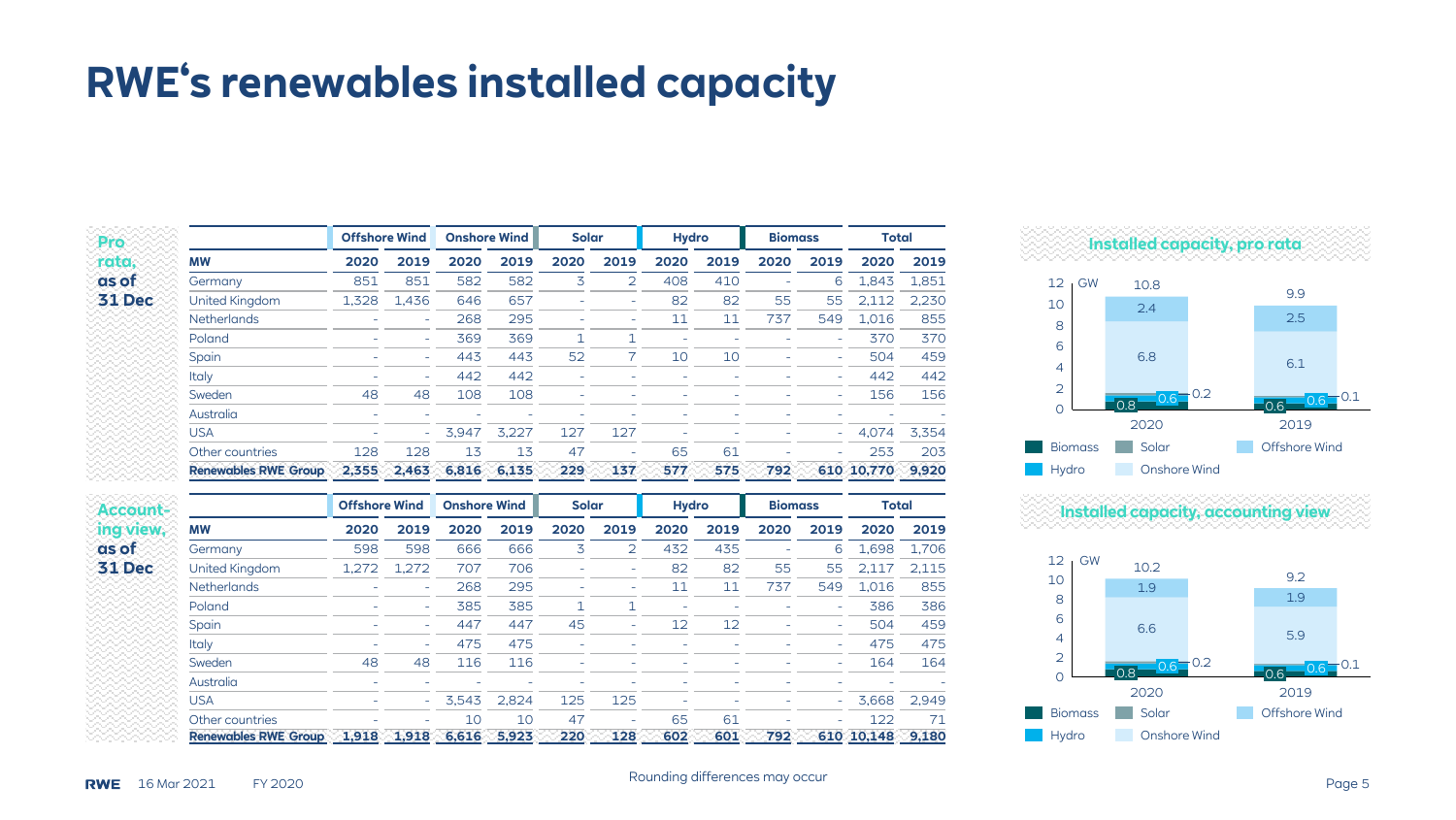## **Portfolio changes for Wind/Solar versus 31 Dec 2019**

|                 |                                                                           |            |                       |               | <b>Net capacity</b>    | <b>RWE's legal consolidation</b><br>stake |              |           | <b>Pro Rata View</b>                 |                           |                     |                        |            |                |
|-----------------|---------------------------------------------------------------------------|------------|-----------------------|---------------|------------------------|-------------------------------------------|--------------|-----------|--------------------------------------|---------------------------|---------------------|------------------------|------------|----------------|
|                 | Project                                                                   |            | <b>Transaction</b>    |               | Reported               | Reported                                  |              | Reported  |                                      | Change                    |                     | <b>Accounting</b>      | Support    | <b>Support</b> |
|                 | name                                                                      | Country    | <b>Type</b>           | <b>Date</b>   | $\mathbf{M}\mathbf{W}$ | %                                         | <b>MW</b>    | %         | <b>MW</b>                            | %                         | <b>MW</b>           | treatment <sup>1</sup> | regime     | expiry         |
| <b>Offshore</b> |                                                                           |            |                       |               |                        |                                           |              |           |                                      |                           | $-107$              |                        |            |                |
|                 | Humber                                                                    | <b>UK</b>  | Disposal              | Dec 20        | 219                    | 100%                                      | 219          | 51%       | 112                                  | $-49%$                    | $-107$              | $\overline{a}$         | <b>ROC</b> | 2035           |
| Onshore         |                                                                           |            |                       |               |                        |                                           |              |           |                                      |                           | 679                 |                        |            |                |
|                 | Peyton Creek US                                                           |            | Commissioned          | Mar 20        | 151                    | 100%                                      | 151          | 100%      | 151                                  | 100%                      | 151                 | $\mathbf{1}$           | REC/PTC    | 2030           |
|                 | Spijk                                                                     | <b>NL</b>  | Decommissioned Jun 20 |               | $\circ$                | 0%                                        | $\circ$      | O%        | $\circ$                              | $-100%$                   | $-1$                | $\mathbf{1}$           | Merchant   | n.a.           |
|                 | Cranell                                                                   | <b>US</b>  | Commissioned          | Sep 20        | 220                    | 100%                                      | 220          | 100%      | 220                                  | 100%                      | 220                 | $\mathbf{1}$           | REC/PTC    | 2030           |
|                 | <b>Boiling</b><br>Springs                                                 | <b>US</b>  | Commissioned          | Dec 20        | 148                    | 100%                                      | 148          | 100%      | 148                                  | 100%                      | 148                 | $\mathbf{1}$           | REC/PTC    | 2030           |
|                 | Raymond<br>East                                                           | <b>US</b>  | Commissioned          | Dec 20        | 200                    | 100%                                      | 200          | 100%      | 200                                  | 100%                      | 200                 | $\mathbf{1}$           | REC/PTC    | 2030           |
|                 | Ovenden<br>Moor                                                           | <b>UK</b>  | Disposal              | Dec 20        | $\circ$                | 0%                                        | $\circ$      | <b>O%</b> | $\circ$                              | $-50%$                    | $-9$                | $\overline{4}$         | <b>ROC</b> | 2037           |
|                 | Royd Moor                                                                 | <b>UK</b>  | Disposal              | Dec 20        | $\circ$                | 0%                                        | $\circ$      | <b>O%</b> | $\circ$                              | $-50%$                    | $-3$                | $\overline{4}$         | <b>ROC</b> | 2027           |
|                 | Westereems   NL                                                           |            | Decommissioned Oct 20 |               | 123                    | 100%                                      | 123          | 100%      | 123                                  | 0%                        | $-27$               | $\mathbf{1}$           | Merchant   | n.a.           |
| Solar           |                                                                           |            |                       |               |                        |                                           |              |           |                                      |                           | 92                  |                        |            |                |
|                 | Alarcos                                                                   | <b>ES</b>  | Commissioned          | <b>Jul 20</b> | 45                     | 100%                                      | 45           | 100%      | 45                                   | 100%                      | 45                  | $\mathbf{1}$           | <b>PPA</b> | 2030           |
|                 | Lieg                                                                      | <b>GER</b> | Commissioned          | <b>Jul 20</b> | $\mathbf{1}$           | 100%                                      | $\mathbf{1}$ | 100%      | $\mathbf{1}$                         | 100%                      | $\mathbf{1}$        | $\mathbf{1}$           | FiT        | 2040           |
|                 | Vauxhall                                                                  | <b>CAN</b> | Commissioned          | Aug 20        | 22                     | 100%                                      | 22           | 100%      | 22                                   | 100%                      | 22                  | 1                      | <b>PPA</b> | 2030           |
|                 | Hull                                                                      | CAN        | Commissioned          | Aug 20        | 25                     | 100%                                      | 25           | 100%      | 25                                   | 100%                      | 25                  | $\mathbf{1}$           | <b>PPA</b> | 2030           |
|                 |                                                                           |            |                       |               |                        |                                           |              |           | <b>Total decommissioned/disposal</b> | <b>Total commissioned</b> | 812 MW<br>$-147$ MW |                        |            |                |
|                 | <sup>1</sup> Details on accounting treatment, please see in the appendix. |            |                       |               |                        |                                           |              |           |                                      | <b>Total net growth</b>   | 665 MW              |                        |            |                |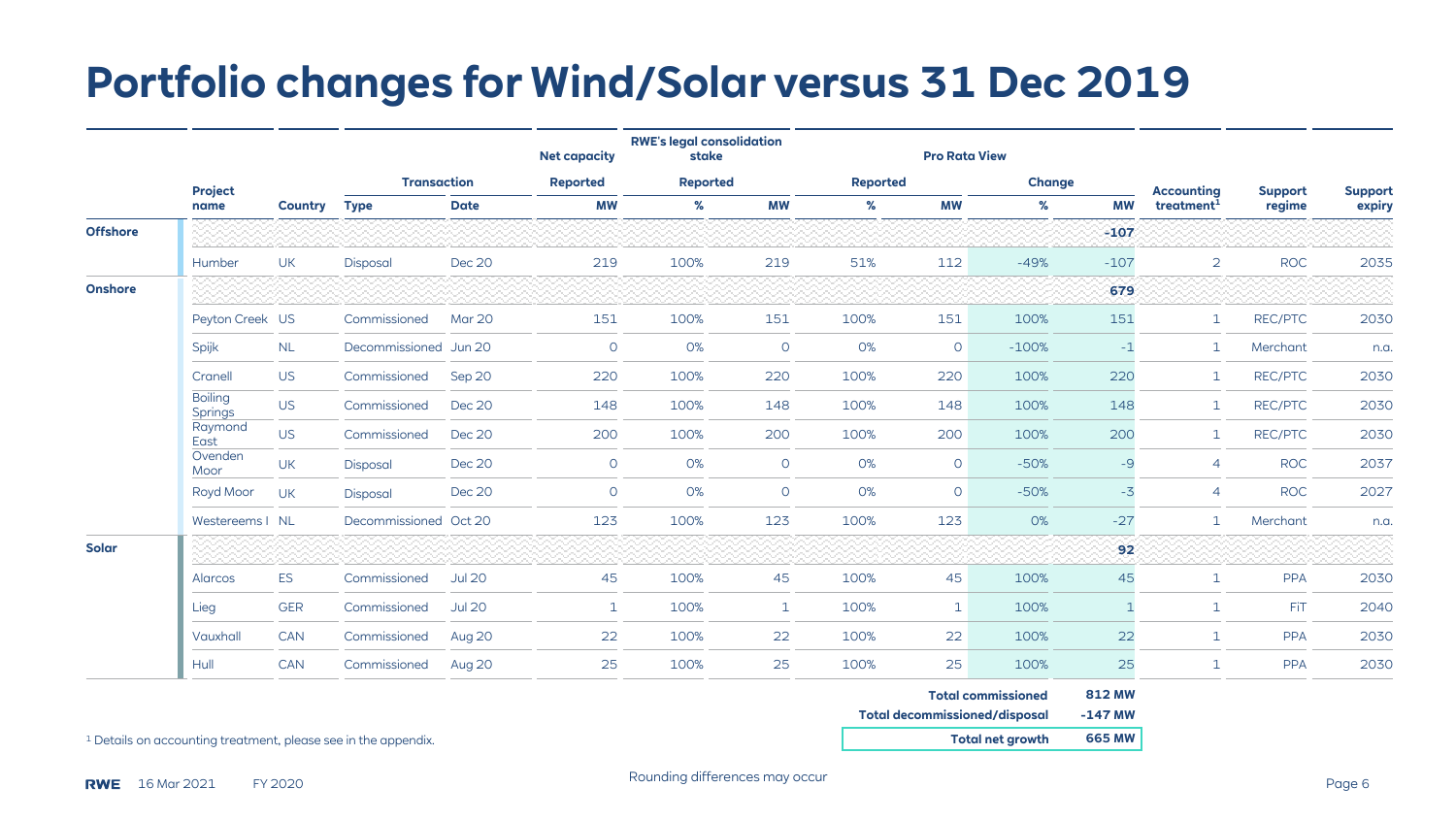## **Power Generation Data**

**RWE** 16 Mar 2021 FY 2020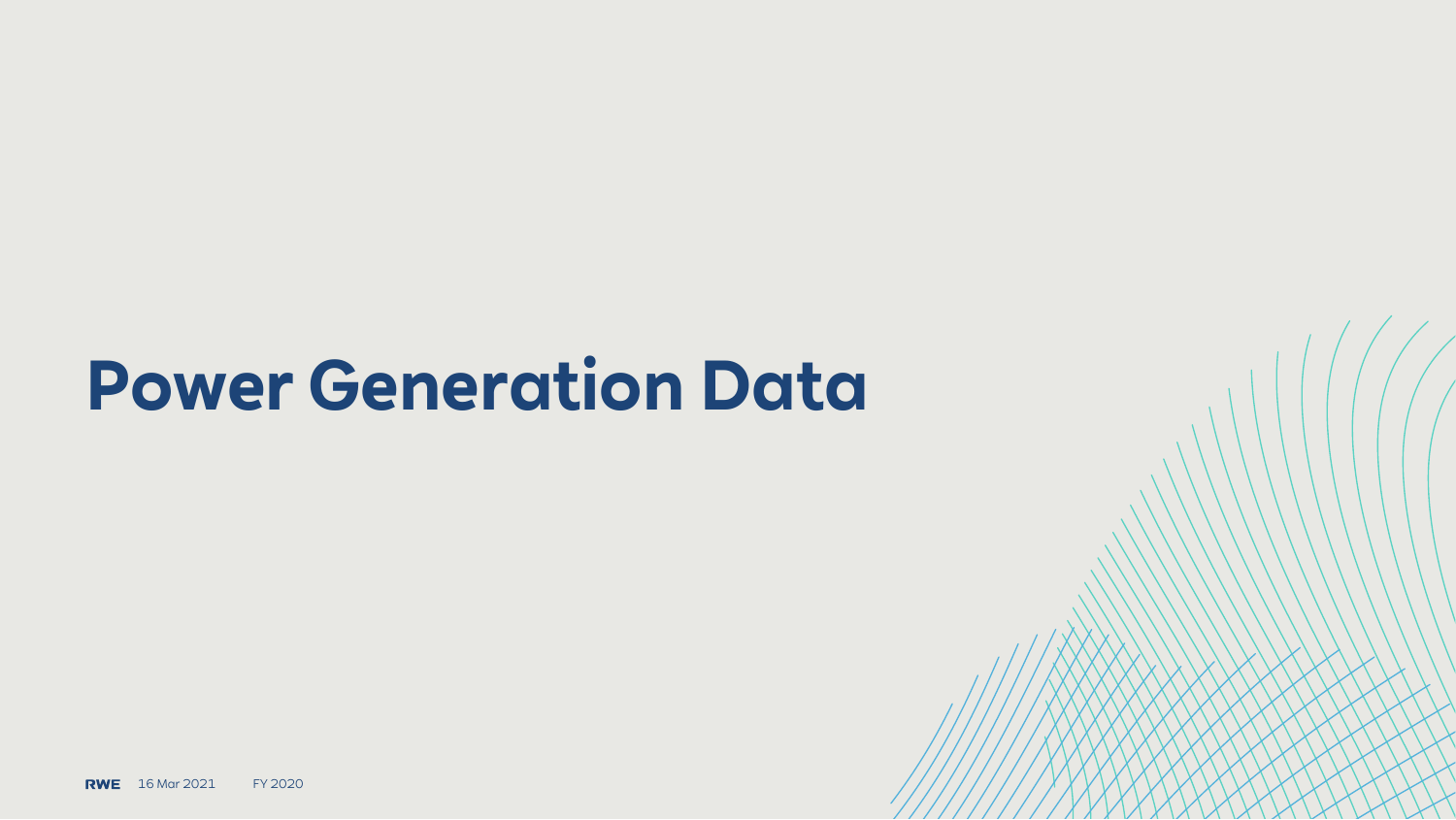## **RWE's power generation Q1 – Q4 January – December**

#### **Accounting view – as of 31 Dec**

| GWh                       |        | <b>Renewables</b> | Pumped<br>storage/<br><b>Batteries</b> |       |        | Gas              |        | Lignite |       | <b>Hard coal</b>           |        | <b>Nuclear</b> | Total <sup>1</sup> |         |
|---------------------------|--------|-------------------|----------------------------------------|-------|--------|------------------|--------|---------|-------|----------------------------|--------|----------------|--------------------|---------|
| Jan - Dec (FY)            | 2020   | 2019              | 2020                                   | 2019  | 2020   | 2019             | 2020   | 2019    | 2020  | 2019                       | 2020   | 2019           | 2020               | 2019    |
| Offshore Wind             | 7.009  | 4.116             |                                        |       |        |                  |        |         |       |                            |        |                | 7.009              | 4,116   |
| Onshore Wind/Solar        | 16.762 | 8.056             |                                        |       |        |                  |        |         |       |                            |        |                | 16.762             | 8.056   |
| Hydro/Biomass/Gas         | 5,910  | 4.202             | 2.060                                  | 1.760 |        | 49.414 50.564    |        |         | 3,584 | 9.466                      |        |                | 61,178             | 66,103  |
| Of which                  |        |                   |                                        |       |        |                  |        |         |       |                            |        |                |                    |         |
| Germany <sup>2</sup>      | 1.737  | 2.026             | 2.060                                  | 1.760 | 8.576  | 7.836            |        |         |       |                            |        |                | 12.583             | 11.733  |
| United Kingdom            | 460    | 577               |                                        |       |        | $-25.250$ 33.482 |        |         |       | 654                        |        |                | 25,710             | 34.713  |
| Netherlands/Belgium       | 3.679  | 1.599             | ٠                                      | ÷     | 11.307 | 6.564            |        |         | 3.584 | 8.812                      |        | ٠              | 18,570             | 16,975  |
| Turkey                    |        |                   |                                        | ۰     | 4.281  | 2.682            |        |         |       |                            |        |                | 4.281              | 2.682   |
| Coal/Nuclear <sup>2</sup> | 19     | 12                |                                        |       | 726    | 224              | 36.649 | 48.249  | 3.791 | 4.734                      | 20.682 | 21.233         | 61,826             | 74,890  |
| <b>RWE Group</b>          | 29,700 | 16,386            | 2.060                                  | 1.760 | 50.140 | 50.788           | 36.649 | 48,249  |       | 7,375 14,200 20,682 21,233 |        |                | 146,775            | 153,165 |





- Offshore Wind: Consolidation effect assets acquired from E.ON included as of 18 Sep 2019. Positive weather effect in Q1 2020 after low wind levels in 2019
- Onshore Wind/Solar: Consolidation effect assets acquired from E.ON included as of 18. Sep 2019. Commissioning of new generation capacity
- Renewables Netherlands: Conversion of Amer and Eemshaven hard coal plants to biomass co-firing (2.9 TWh biomass co-firing at Amer and 0.7 TWh biomass co-firing at Eemshaven)
- Gas Germany: Market price driven higher generation volumes as well as higher availability in first half of 2020
- Gas UK: Less demand in the early part of 2020 due to warm and windy weather and Covid-19 impact thereafter
- Gas Netherlands: Higher power production due to demothballing Claus C (1304 MW); disposal of Inesco (130 MW, Q1 2019)
- Gas Turkey: Higher electricity generation due to favourable weather conditions (less hydro production)
- Lignite: Market price driven lower generation volumes despite positive effect from updated production plan after clarity regarding lignite phase out. Transfer of Neurath C (292 MW) to the lignite reserve in Q4 2019
- Hard coal Germany: mainly market price driven lower generation volumes; decommissioning of Gersteinwerk K2 (614 MW) as of 29 March 2019
- Hard coal UK: Decommissioning of Aberthaw plant as of mid December 2019 (1,560 MW)
- Hard coal Netherlands: lower production at Eemshaven due to market price driven lower commercial dispatch; conversion of Amer and Eemshaven hard coal plant to biomass co-firing (see above)
- Nuclear: mainly damage-related to overhaul at Gundremmingen C

<sup>1</sup> Including capacity not attributable to any of the energy sources mentioned. | <sup>2</sup> Including electricity from generation assets not owned by RWE that we can deploy at our discretion on the basis of long-term use agreeme These purchases amounted to 2,157 GWh (Q1-Q4 2019: 1,829 GWh) in the Hydro/Biomass/Gas segment and 1,009 GWh (Q1-Q4 2019: 1,791 GWh) in the Coal/Nuclear segment.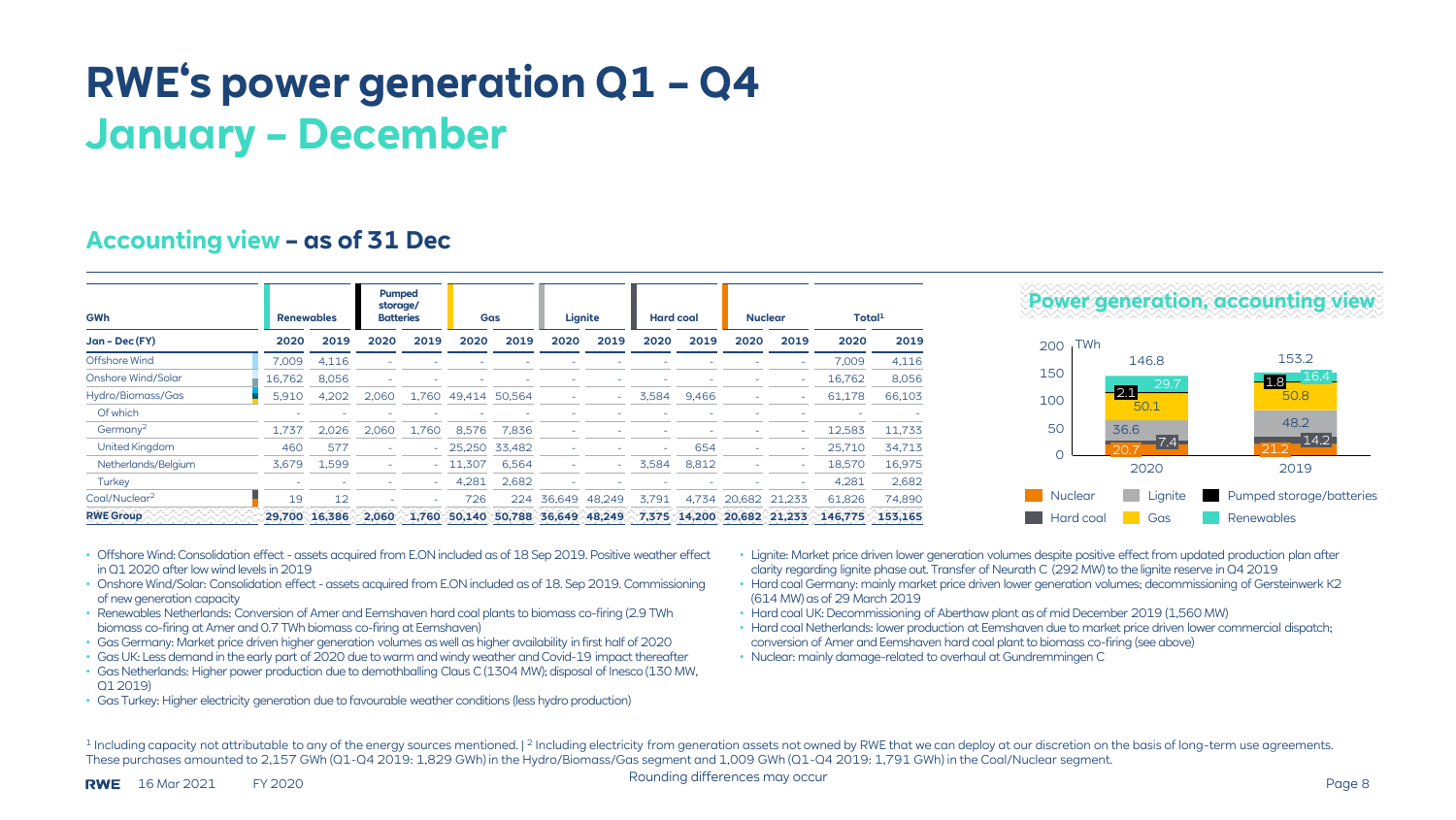## **RWE's electricity generation Q4 October – December**

#### **Accounting view – as of 31 Dec**

| GWh                       | <b>Renewables</b> |                         | Pumped<br>storage/<br><b>Batteries</b> |        |       | Gas                             |        | Lignite | Hard coal <sup>5</sup> |       | <b>Nuclear</b> |       | Total <sup>1</sup> |        |
|---------------------------|-------------------|-------------------------|----------------------------------------|--------|-------|---------------------------------|--------|---------|------------------------|-------|----------------|-------|--------------------|--------|
| $Oct - Dec(O4)$           | 2020              | 2019                    | 2020                                   | 2019   | 2020  | 2019                            | 2020   | 2019    | 2020                   | 2019  | 2020           | 2019  | 2020               | 2019   |
| Offshore Wind             | 2.011             | 1.962                   |                                        |        |       |                                 |        |         |                        |       |                |       | 2,011              | 1,962  |
| Onshore Wind/Solar        | 4.655             | 4.308                   |                                        |        |       |                                 |        |         |                        |       |                | ۰     | 4.655              | 4,308  |
| Hydro/Biomass/Gas         | 1.716             | 1.581                   | 559                                    | 493    |       | 14.487 13.802                   |        | a.      | 1.340                  | 2.448 |                | ÷     | 18.146             | 18.373 |
| Of which                  | ۰                 |                         |                                        |        |       |                                 |        |         |                        |       |                |       |                    |        |
| Germany <sup>2</sup>      | 322               | 583                     | 559                                    | 493    | 2.263 | 2.433                           |        |         |                        |       |                | ۰     | 3.188              | 3,558  |
| United Kingdom            | 95                | 167                     |                                        | $\sim$ | 8.180 | 8.502                           |        |         |                        | 298   | ۰              |       | 8.275              | 8.967  |
| Netherlands/Belgium       | 1.283             | 831                     |                                        |        | 2.837 | 1.912                           |        |         | 1.340                  | 2.150 |                | ۰     | 5.460              | 4.893  |
| Turkey                    |                   |                         |                                        | - 1    | 1.207 | 955                             |        |         |                        |       |                | ۰     | 1,207              | 955    |
| Coal/Nuclear <sup>2</sup> |                   | $\overline{\mathbf{z}}$ |                                        |        | 127   | 51                              | 13.215 | 12,809  | 1.898                  | 1.485 | 5.104          | 6.052 | 20.426             | 20.735 |
| RWE Group <sup>3</sup>    | 8,379             | 7,854                   | 559                                    |        |       | 493 14,614 13,853 13,215 12,809 |        |         | 3,238                  | 3,933 | 5,104          | 6,052 | 45,238             | 45,378 |



• Offshore Wind: Higher wind resource, mainly in the UK

• Onshore Wind / Solar: Commissioning of new generation capacity; lower wind yield across Europe and the US

• Renewables Netherlands: Conversion of Amer and Eemshaven hard coal plants to biomass co-firing (1 TWh biomass co-firing at Amer and 0.3 TWh biomass co-firing at Eemshaven)

• Gas Turkey: Higher electricity generation due to favourable weather conditions (less hydro production)

• Gas Netherlands: Higher gas production due to demothballing Claus C (1,304 MW)

• Hard coal UK: Decommissioning of Aberthaw power plant as of mid December 2019

• Hard coal Netherlands: lower production at Eemshaven due to market price driven lower commercial dispatch; conversion of Amer and Eemshaven hard coal plant to biomass co-firing (see above)

• Nuclear: mainly damage-related to overhaul at Gundremmingen C

<sup>1</sup> Including capacity not attributable to any of the energy sources mentioned. | <sup>2</sup> Including electricity from generation assets not owned by RWE that we can deploy at our discretion on the basis of long-term use agreeme These purchases amounted 576 GWh (Q4 2019: 511 GWh) in the Hydro/Biomass/Gas segment and 535 million kWh (Q4 2019: 650 million kWh) in the Coal/Nuclear segment.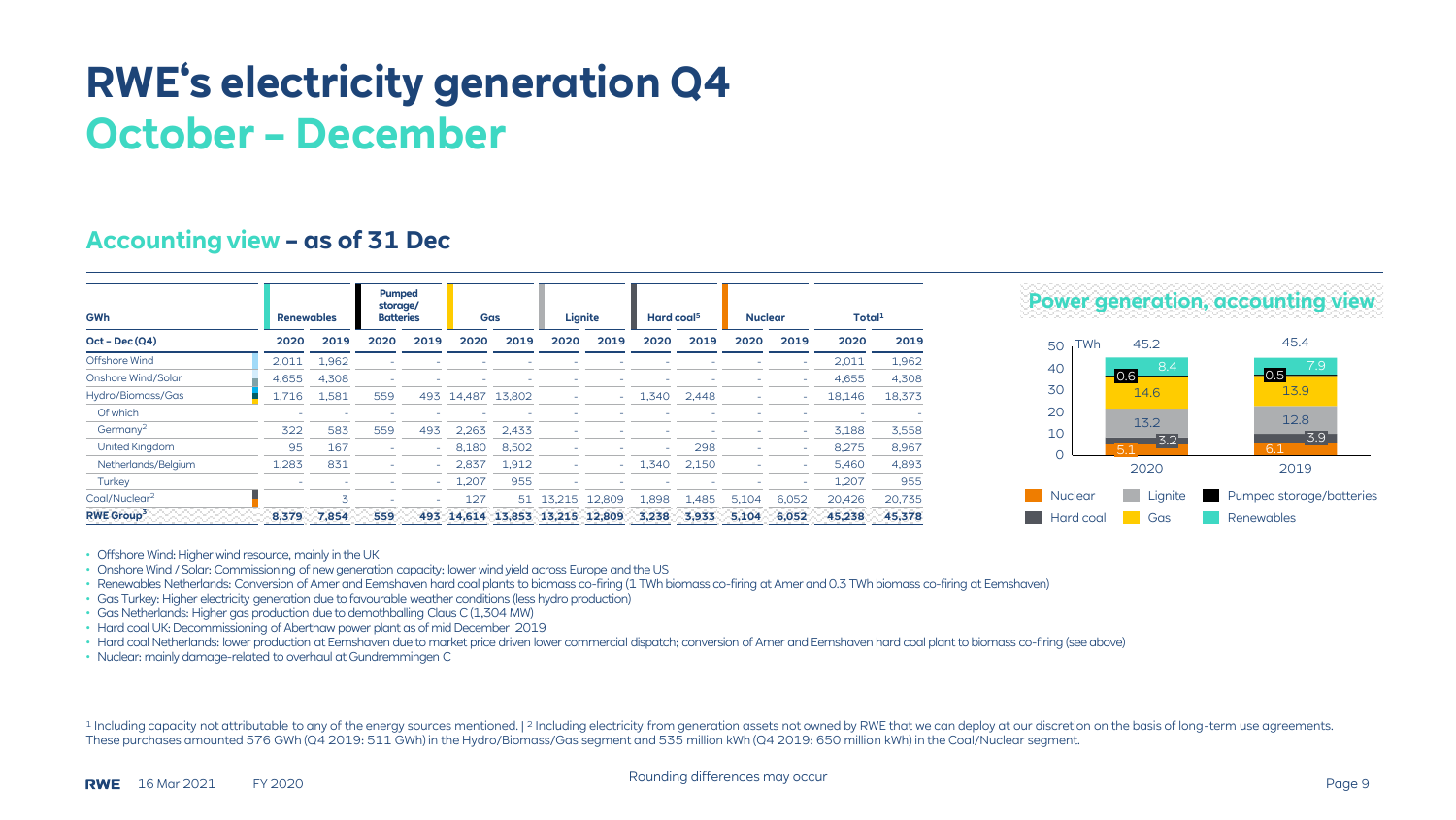## **RWE's renewables power generation Q1 – Q4 January – December**

| <b>Accounting</b>                                 | GWh                                    |       | <b>Offshore Wind</b> | <b>Onshore Wind</b> |       | Solar               |                | <b>Hydro</b> |       | <b>Biomass</b> |       |              | Total          |
|---------------------------------------------------|----------------------------------------|-------|----------------------|---------------------|-------|---------------------|----------------|--------------|-------|----------------|-------|--------------|----------------|
| view - as of                                      | Jan - Dec (FY)                         | 2020  | 2019                 | 2020                | 2019  | 2020                | 2019           | 2020         | 2019  | 2020           | 2019  | 2020         | 2019           |
| 31 Dec                                            | Germany                                | 2,082 | 1,299                | 1,168               | 1,106 | 3                   | $\mathbf{1}$   | 1,674        | 1,856 | $\overline{4}$ | 46    | 4,931        | 4,308          |
|                                                   | <b>United Kingdom</b>                  | 4.690 | 2.755                | 2.134               | 1.278 |                     |                | 118          | 193   | 342            | 383   | 7.284        | 4.609          |
|                                                   | <b>Netherlands</b>                     |       |                      | 768                 | 702   | 7                   | u,             | 14           | 18    | 3,665          | 1.581 | 4,454        | 2,301          |
|                                                   | Poland                                 |       |                      | 997                 | 733   | 1                   | 1              |              |       |                |       | 998          | 734            |
|                                                   | Spain                                  |       |                      | 890                 | 1.047 | 51                  |                | 29           | 20    |                | ٠     | 970          | 1.067          |
|                                                   | Italy                                  |       |                      | 882                 | 406   |                     |                |              |       |                | ٠     | 882          | 406            |
|                                                   | Sweden                                 | 237   | 62                   | 339                 | 106   |                     |                |              |       |                |       | 576          | 168            |
|                                                   | Australia                              |       |                      |                     |       | 65                  | $\overline{2}$ |              |       |                | ÷,    | 65           | $\overline{2}$ |
|                                                   | <b>USA</b>                             |       |                      | 9.059               | 2,564 | 271                 | 35             |              |       |                | ٠     | 9,330        | 2,599          |
|                                                   | Other countries                        |       |                      | 30                  | 28    | 34                  |                | 146          | 164   |                |       | 275          | 194            |
|                                                   | <b>Renewables RWE Group</b>            | 7,009 | 4,116                | 16,267              | 7,970 | 432                 | 39             | 1,981        | 2,251 | 4,011          | 2,010 |              | 29,700 16,386  |
|                                                   | $\ensuremath{\mathsf{Load\,Factor}}^1$ |       | <b>Offshore Wind</b> |                     |       | <b>Onshore Wind</b> |                |              | Solar |                |       | <b>Total</b> |                |
|                                                   | Jan - Dec (FY)                         |       | 2020                 | 2019                |       | 2020                | 2019           |              | 2020  | 2019           |       | 2020         | 2019           |
|                                                   | Germany                                |       | 40%                  | n.a.                |       | 20%                 | n.a.           |              | 12%   | n.a.           |       | 29%          | n.a.           |
|                                                   | United Kingdom                         |       | 42%                  | n.a.                |       | 34%                 | n.a.           |              |       |                |       | 39%          | n.a.           |
|                                                   | <b>Netherlands</b>                     |       |                      |                     |       | 30%                 | n.a.           |              |       |                |       | 30%          | n.a.           |
| <sup>1</sup> Load factor based                    | Poland                                 |       |                      |                     |       | 29%                 | n.a.           |              | 21%   | n.a.           |       | 29%          | n.a.           |
|                                                   | Spain                                  |       |                      |                     |       | 23%                 | n.a.           |              | 26%   | n.a.           |       | 23%          | n.a.           |
| on simplified<br>calculation<br>methodology, i.e. | Italy                                  |       |                      |                     |       | 21%                 | n.a.           |              |       |                |       | 21%          | n.a.           |
|                                                   | Sweden                                 |       | 56%                  | n.a.                |       | 33%                 | n.a.           |              |       |                |       | 40%          | n.a.           |
| generation volume                                 | Australia                              |       |                      |                     |       |                     | n.a.           |              | n.a.  | n.a.           |       | n.a.         | n.a.           |
| divided by average                                | <b>USA</b>                             |       |                      |                     |       | 33%                 | n.a.           |              | 25%   | n.a.           |       | 32%          | n.a.           |
| of quarter end<br>installed generation            | Other countries                        |       |                      |                     |       | 34%                 | n.a.           |              | 33%   |                |       | 34%          | n.a.           |
|                                                   | <b>Renewables RWE Group</b>            |       | 42%                  | n.a.                |       | 30%                 | n.a.           |              | 25%   | n.a.           |       | 32%          | n.a.           |

Includes renewables operations acquired from E.ON as of Closing I (18 Sep 2019).<br>
In the contract of the contract of the contract of the contract of the contract of the contract of the contract of the contract of the contr



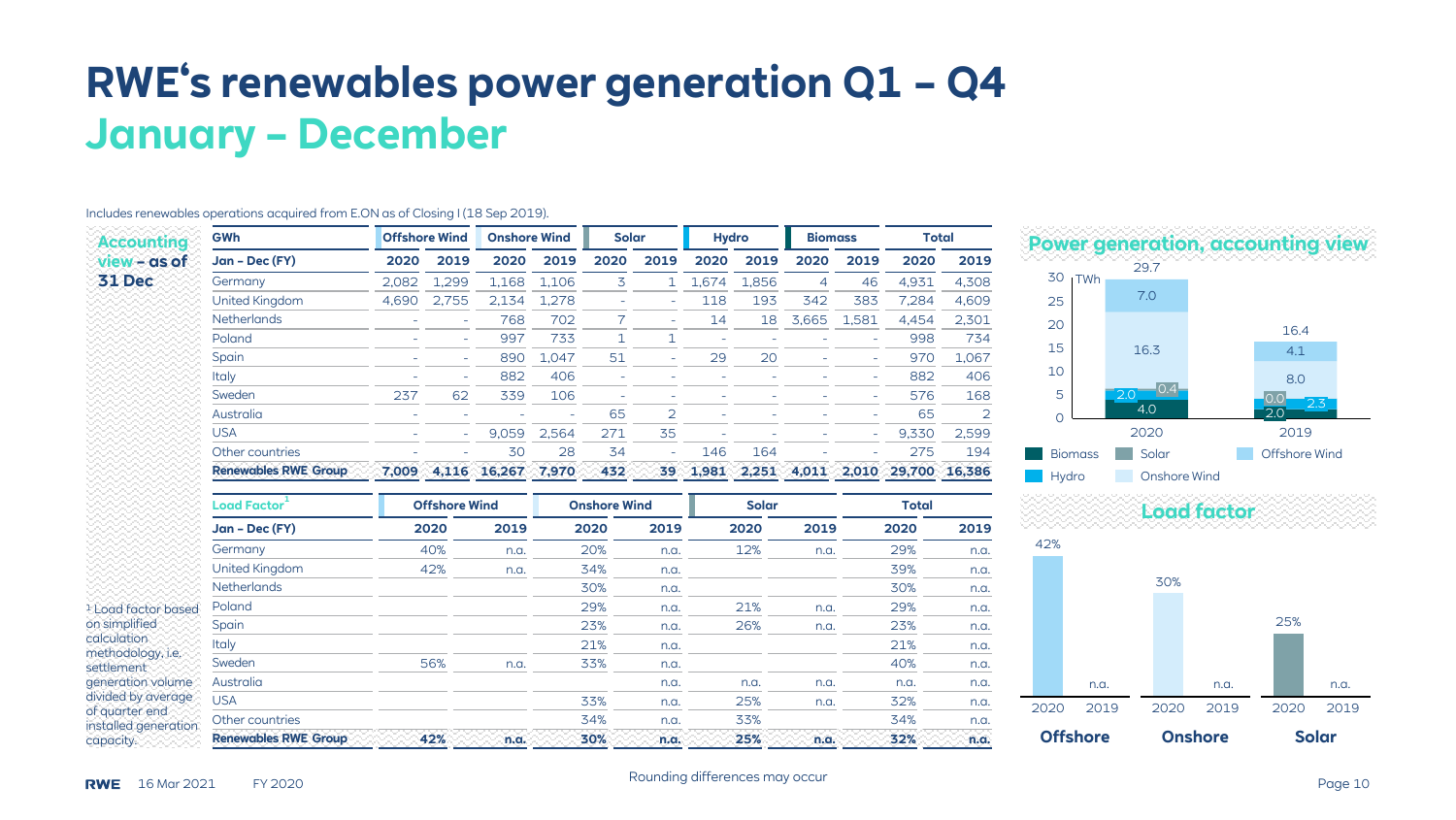## **RWE's renewables power generation Q4 October – December**

| <b>Accounting</b>                      | GWh                                    |       | <b>Offshore Wind</b> | <b>Onshore Wind</b> |       | Solar               |                | <b>Hydro</b> |       | <b>Biomass</b> |      | Total        |                |
|----------------------------------------|----------------------------------------|-------|----------------------|---------------------|-------|---------------------|----------------|--------------|-------|----------------|------|--------------|----------------|
| view - as of                           | $Oct - Dec (Q4)$                       | 2020  | 2019                 | 2020                | 2019  | 2020                | 2019           | 2020         | 2019  | 2020           | 2019 | 2020         | 2019           |
| 31 Dec                                 | Germany                                | 644   | 624                  | 316                 | 335   | $\mathbf{1}$        |                | 322          | 544   | $\mathbf{1}$   | 12   | 1,284        | 1,514          |
|                                        | <b>United Kingdom</b>                  | 1,307 | 1.276                | 580                 | 524   | ٠                   |                | 6            | 67    | 89             | 99   | 1,982        | 1,966          |
|                                        | <b>Netherlands</b>                     |       |                      | 208                 | 211   |                     |                | 5            | 3     | 1.278          | 828  | 1.491        | 1.042          |
|                                        | Poland                                 |       |                      | 280                 | 274   |                     |                | ٠            | ٠     |                |      | 280          | 274            |
|                                        | Spain                                  |       |                      | 273                 | 298   | 15                  |                | 11           | 3     |                |      | 299          | 301            |
|                                        | Italy                                  |       |                      | 228                 | 251   |                     |                |              |       |                |      | 228          | 251            |
|                                        | Sweden                                 | 60    | 62                   | 80                  | 106   |                     |                |              |       |                |      | 140          | 168            |
|                                        | Australia                              |       |                      |                     |       | 43                  | $\overline{2}$ | ٠            |       | ÷,             | ٠    | 43           | $\overline{2}$ |
|                                        | <b>USA</b>                             |       |                      | 2,537               | 2,251 | 57                  | 34             |              |       |                | ٠    | 2,594        | 2,285          |
|                                        | Other countries                        |       |                      | 9                   | 7     | $\overline{2}$      |                | 27           | 44    |                |      | 38           | 51             |
|                                        | <b>Renewables RWE Group</b>            | 2.011 | 1,962                | 4,511               | 4,257 | 118                 | 35             | 371          | 661   | 1,368          | 939  | 8,379        | 7,854          |
|                                        | $\ensuremath{\mathsf{Load\,Factor}}^1$ |       | <b>Offshore Wind</b> |                     |       | <b>Onshore Wind</b> |                |              | Solar |                |      | <b>Total</b> |                |
|                                        | Oct - Dec (Q4)                         |       | 2020                 | 2019                |       | 2020                | 2019           |              | 2020  | 2019           |      | 2020         | 2019           |
|                                        | Germany                                |       | 49%                  | 47%                 |       | 22%                 | 23%            |              | 14%   | n.a.           |      | 34%          | 34%            |
|                                        | <b>United Kingdom</b>                  |       | 47%                  | 45%                 |       | 37%                 | 34%            |              |       |                |      | 43%          | 41%            |
|                                        | <b>Netherlands</b>                     |       |                      |                     |       | 37%                 | 33%            |              |       |                |      | 37%          | 33%            |
| <sup>1</sup> Load factor based         | Poland                                 |       |                      |                     |       |                     | 32%            |              |       |                |      | 33%          | 32%            |
| on simplified                          | Spain                                  |       |                      |                     |       | 28%                 | 30%            |              | 15%   | n.a.           |      | 27%          | 30%            |
| calculation                            | Italy                                  |       |                      |                     |       | 22%                 | 24%            |              |       |                |      | 22%          | 24%            |
| methodology, i.e.<br>settlement        | Sweden                                 |       | 57%                  | 58%                 |       | 31%                 | 41%            |              |       |                |      | 39%          | 46%            |
| generation volume                      | Australia                              |       |                      |                     |       |                     |                |              | n.a.  |                |      | n.a.         |                |
| divided by average                     | <b>USA</b>                             |       |                      |                     |       | 32%                 | 36%            |              | 21%   | 12%            |      | 32%          | 35%            |
| of quarter end<br>installed generation | Other countries                        |       |                      |                     |       | 41%                 | 32%            |              | 2%    | n.a.           |      | 9%           | 32%            |
| capacity.                              | <b>Renewables RWE Group</b>            |       | 47%                  | 46%                 |       | 31%                 | 33%            |              | 15%   | 12%            |      | 34%          | 36%            |

### Includes renewables operations acquired from E.ON as of Closing I (18 Sep 2019).<br>  $\frac{1}{2}$





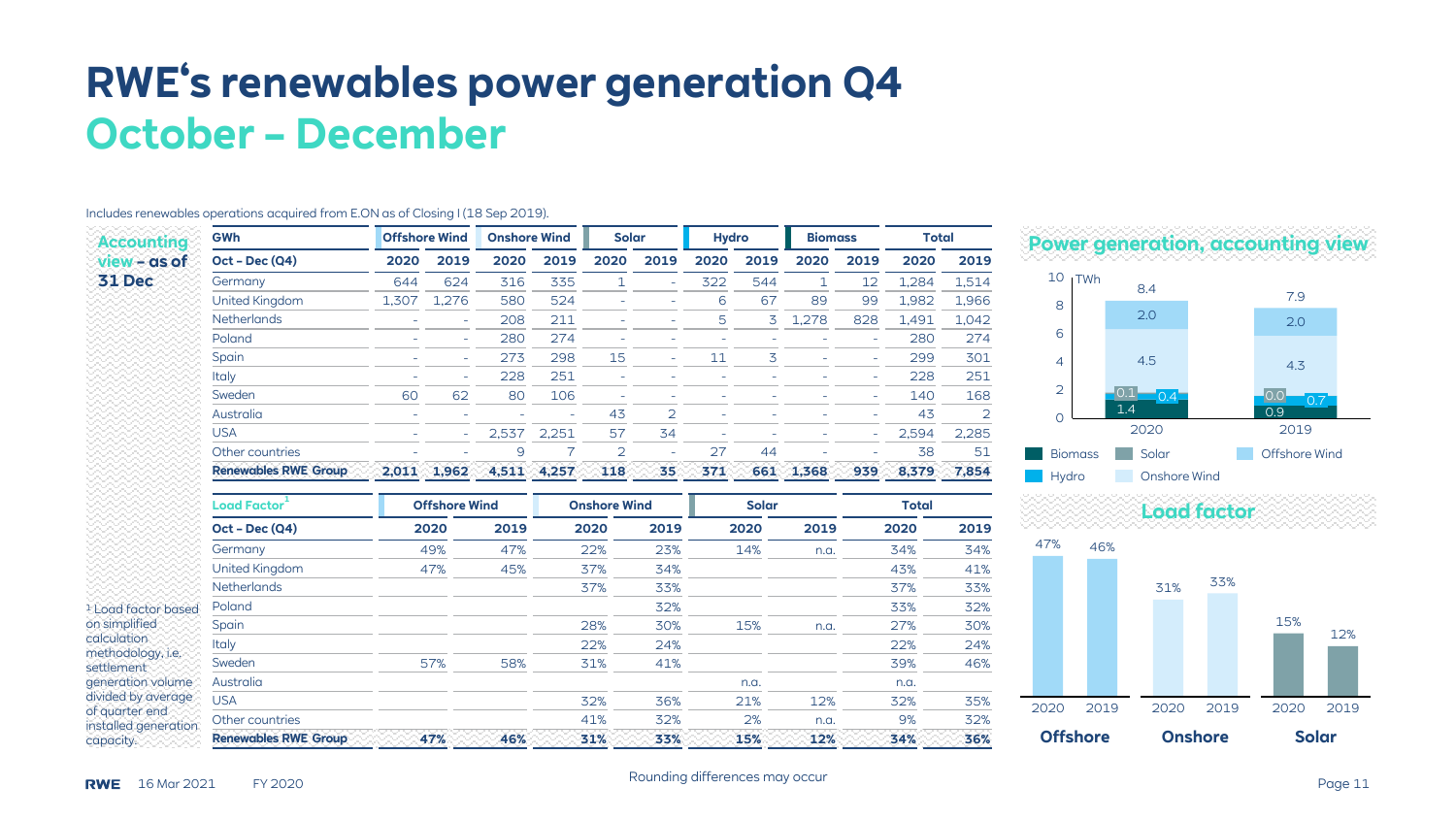## **RWE's pro forma renewables power generation Q1 - Q4 January – December**

| Accounting                             | GWh                         |       | <b>Offshore Wind</b> | <b>Onshore Wind</b>       |       | Solar               |                | Hydro |       | <b>Biomass</b> |       | <b>Total</b>                    |                |
|----------------------------------------|-----------------------------|-------|----------------------|---------------------------|-------|---------------------|----------------|-------|-------|----------------|-------|---------------------------------|----------------|
| view - as of                           | Jan - Dec (FY)              | 2020  | 2019                 | 2020                      | 2019  | 2020                | 2019           | 2020  | 2019  | 2020           | 2019  | 2020                            | 2019           |
| 31 Dec                                 | Germany                     | 2,082 | 2,072                | 1,168                     | 1,148 | 3                   | 2              | 1,674 | 1,856 | $\overline{4}$ | 46    | 5,246                           | 5,249          |
|                                        | United Kingdom              | 4,690 | 4,106                | 2,134                     | 1.684 | ۷                   |                | 118   | 193   | 342            | 383   | 7,284                           | 6,366          |
|                                        | <b>Netherlands</b>          |       |                      | 768                       | 702   | 7                   |                | 14    | 18    | 3.665          | 1.581 | 4.454                           | 2.301          |
|                                        | Poland                      |       |                      | 997                       | 961   | 1                   | 1              |       |       |                |       | 998                             | 962            |
|                                        | Spain                       |       |                      | 890                       | 1.047 | 51                  | ۷              | 29    | 20    |                | ٠     | 970                             | 1.067          |
|                                        | Italy                       |       |                      | 882                       | 865   |                     |                |       |       |                |       | 882                             | 865            |
|                                        | Sweden                      | 237   | 196                  | 339                       | 333   |                     |                |       |       |                | ٠     | 576                             | 529            |
|                                        | Australia                   |       |                      |                           |       | 65                  | $\overline{2}$ |       |       |                |       | 65                              | $\overline{2}$ |
|                                        | <b>USA</b>                  |       |                      | 9.059                     | 8.544 | 271                 | 64             |       |       |                |       | 9.330                           | 8.608          |
|                                        | Other countries             |       |                      | 30                        | 28    | 34                  |                | 146   | 164   |                |       | 151                             | 66             |
|                                        | <b>Renewables RWE Group</b> |       |                      | 7,009 6,374 16,267 15,312 |       | 432                 | 69             | 1,981 |       |                |       | 2,251 4,011 2,010 29,700 26,016 |                |
|                                        | Load Factor $\overline{1}$  |       | <b>Offshore Wind</b> |                           |       | <b>Onshore Wind</b> |                |       | Solar |                |       | <b>Total</b>                    |                |
|                                        | Jan – Dec (FY)              |       | 2020                 | 2019                      |       | 2020                | 2019           |       | 2020  | 2019           |       | 2020                            | 2019           |
|                                        | Germany                     |       | 40%                  | 40%                       |       | 20%                 | 20%            |       | 12%   | 10%            |       | 29%                             | 29%            |
|                                        | United Kingdom              |       | 42%                  | 37%                       |       | 34%                 | 28%            |       |       |                |       | 39%                             | 34%            |
|                                        | <b>Netherlands</b>          |       |                      |                           |       | 30%                 | 27%            |       |       |                |       | 30%                             | 27%            |
| <sup>1</sup> Load factor based         | Poland                      |       |                      |                           |       | 29%                 | 28%            |       | 21%   | 21%            |       | 29%                             | 28%            |
| on simplified                          | Spain                       |       |                      |                           |       | 23%                 | 27%            |       | 26%   | n.a.           |       | 23%                             | 27%            |
| calculation                            | Italy                       |       |                      |                           |       | 21%                 | 23%            |       |       |                |       | 21%                             | 23%            |
| methodology, i.e.<br>settlement        | Sweden                      |       | 56%                  | 47%                       |       | 33%                 | 33%            |       |       |                |       | 40%                             | 37%            |
| aeneration volume                      | Australia                   |       |                      |                           |       |                     |                |       | n.a.  | n.a.           |       | n.a.                            | n.a.           |
| divided by average                     | <b>USA</b>                  |       |                      |                           |       | 33%                 | 35%            |       | 25%   | 17%            |       | 32%                             | 34%            |
| of quarter end<br>installed generation | Other countries             |       |                      |                           |       | 34%                 | 32%            |       | 33%   | n.a.           |       | 34%                             | 32%            |
| capacity.                              | <b>Renewables RWE Group</b> |       | 42%                  | 38%                       |       | 30%                 | 30%            |       | 25%   | 17%            |       | 32%                             | 32%            |

#### Pro forma: Includes renewables operations acquired from E.ON as of 1 Jan 2019.